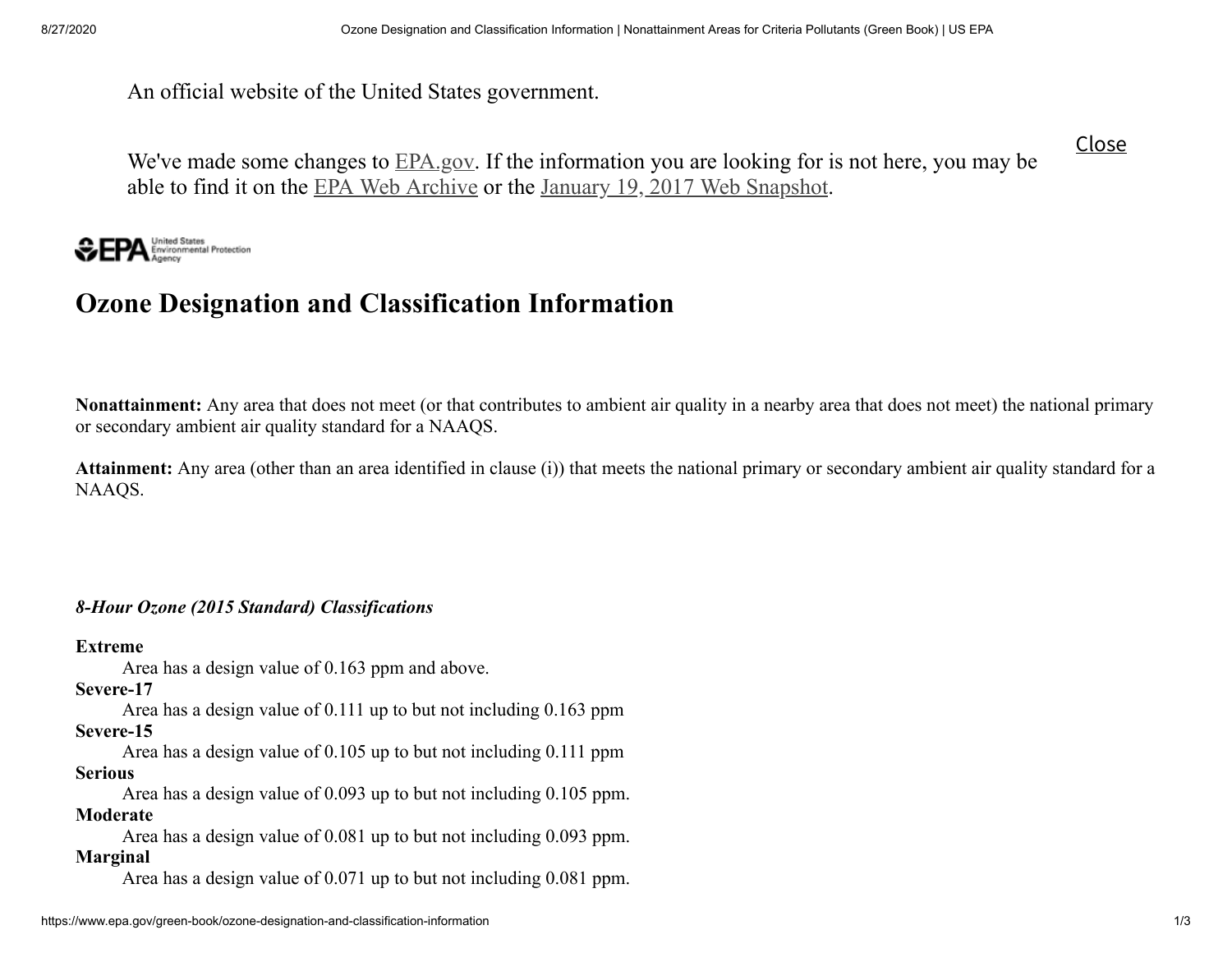### *8-Hour Ozone (2008 Standard) Classifications*

### **Extreme**

Area has a design value of 0.175 ppm and above.

### **Severe 17**

Area has a design value of 0.119 up to but not including 0.175 ppm **Severe 15**

Area has a design value of 0.113 up to but not including 0.119 ppm

#### **Serious**

Area has a design value of 0.100 up to but not including 0.113 ppm.

### **Moderate**

Area has a design value of 0.086 up to but not including 0.100 ppm. **Marginal**

Area has a design value of 0.076 up to but not including 0.086 ppm.

# *8-Hour Ozone (1997 Standard) Classifications*

### **Extreme**

Area has a design value of 0.187 ppm and above.

### **Severe 17**

Area has a design value of 0.127 up to but not including 0.187 ppm

# **Severe 15**

Area has a design value of 0.120 up to but not including 0.127 ppm **Serious**

Area has a design value of 0.107 up to but not including 0.120 ppm. **Moderate**

Area has a design value of 0.092 up to but not including 0.107 ppm. **Marginal**

Area has a design value of 0.085 up to but not including 0.092 ppm.

# *1-Hour Ozone (1979 Standard) Classifications*

### **Extreme**

https://www.epa.gov/green-book/ozone-designation-and-classification-information 2/3 Area has a design value of 0.280 ppm and above.